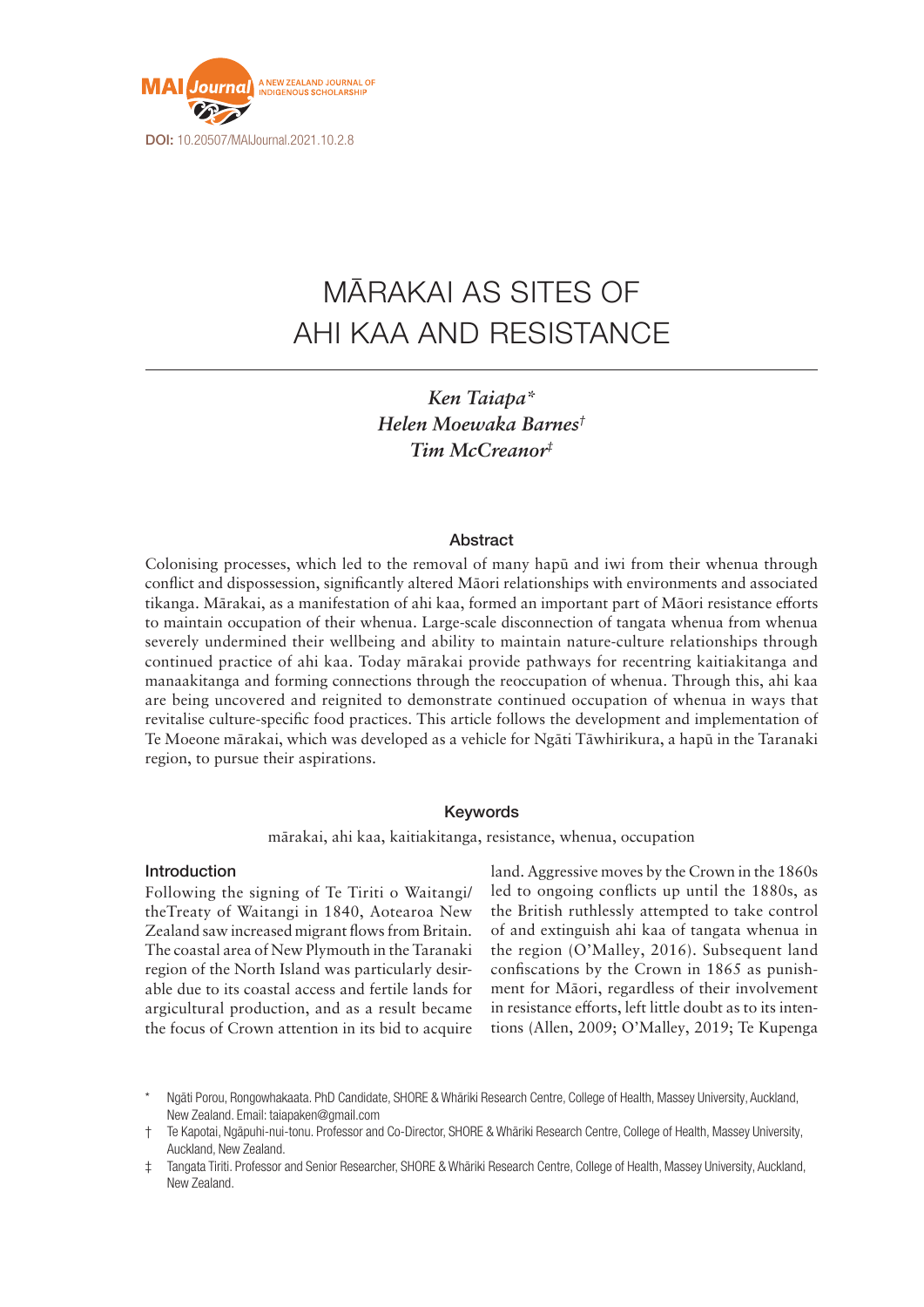Mātauranga o Taranaki, 2011; Waitangi Tribunal, 1996). In Taranaki and further afield, widespread loss of whenua disrupted Māori relationships and tikanga associated with occupation of whenua.

Despite the renowned peaceful traditions of Parihaka, Taranaki also has a long history of conflict among iwi and between iwi and the Crown (Te Kotahitanga o Te Atiawa, n.d.; Te Kupenga Mātauranga o Taranaki, 2011). Inter-iwi conflict in the Taranaki region from the 1820s onwards combined with the effects of settlement to significantly change Māori relationships with whenua. Musket raids by Ngāti Whātua, Ngāpuhi and Ngāti Maniapoto led to a mass exodus of hapū and iwi south to areas such as Papaioea, Pōneke and Te Tau Ihu in search of safety (Taranaki Iwi, n.d.; Te Ātiawa o te Waka a Māui, n.d.). Depopulation took its toll on many hapū and iwi, resulting in diminished numbers of people on the ground. For Ngāti Tāwhirikura, one of eight hapū that collectively make up Te Atiawa iwi and who maintain mana whenua on the northern boundary of New Plymouth, this meant many of those who stayed behind were absorbed into other hapū affiliations. Their identity became that of other hapū at the expense of their own (R. Hond, personal communication, January 18, 2020). This lack of visibility saw disruptions to taunahanaha, naming practices that enable people and events to be remembered in landscapes. The names, histories and stories of Ngāti Tāwhirikura were supplanted by those from the wider community and tūpuna names were erased from the whenua; their papakāinga became commonly known as Waiwhakaiho Hill.

While not unique to Ngāti Tāwhirikura, these changes, along with the introduction of a Western socioeconomic system underpinned by the notion of individual property rights, means the ability for hapū and iwi to assert ahi kaa over whenua is increasingly challenging. One avenue is the Treaty claims settlement system, which offers a mechanism for hapū and iwi to seek redress for historical injustices. For some, this provides an opportunity to reassert and reignite ahi kaa on the whenua, with multiple approaches being undertaken to uplift wellbeing and assert mana whenua. For Ngāti Tāwhirikura, however, this system and its adversarial nature further challenged Ngāti Tāwhirikura identity with whenua (Taiapa et al., 2021).

In this article we first present a discussion of ahi kaa, which is followed by an overview of conflict and resistance in the Taranaki region as a background to the story of Te Moeone mārakai, a papakāinga-based community garden in New Plymouth. Following the development of the Ngāti Tāwhirikura aspirations framework in 2012 (Ngāti Tāwhirikura Hapū A Trust, 2013), Te Moeone mārakai was developed as a vehicle to pursue the aspirations articulated in the framework. In this context the mārakai was an act of resistance to the conflict of Treaty claims settlement negotiations and a statement of ongoing occupation of the whenua. Here we present the voices of participants in the mārakai initiative, following their stories from development to implementation and beyond.

This article is based on the first author's doctoral research. Although of Ngāti Porou and Rongowhakaata whakapapa, he is also a tama whāngai to the Watene Taungātara whānau of Te Atiawa. His doctoral study emerged from the relationship he and his whānau have with the hapū, and partly through being a kaimahi in the mārakai. The second author is Ngāpuhi-nui-tonu and director of Te Rōpū Whāriki, a Māori-led research group at Massey University, where the first author's doctoral study is based. As the first author's primary supervisor, she met with Ngāti Tāwhirikura hapū over several years. The third author is acting as the first author's secondary supervisor and is a longstanding Pākehā member of Te Rōpū Whāriki. Ngāti Tāwhirikura is now a partner in a research project with Te Rōpū Whāriki.

## Ahi kaa and resistance

Ahi kaa refers to both home fires and those who keep them alive. Literally, "ahi" means "fire" and "kaa" means "to burn", and ahi kaa keep places warm through human presence. Burning fires provides literal and symbolic warmth and maintains claims to whenua for those who are not physically present. When people left their whenua for a period of time, a large log was burnt in a pit then buried so that it would smoulder for up to a couple of months. If a challenge was made that the whenua was unoccupied, the smouldering log would be unearthed to demonstrate occupation. Therefore, ahi kaa encompasses the idea of uncovering a fire and reigniting the flame (R. Hond, personal communication, October 22, 2020). Today it commonly refers to tangata whenua who live in close association with their whenua. For hapū and iwi, ahi kaa is the platform on which mana whenua is affirmed and the growing of food on whenua is validated (Te One, 2018). This practice was highly evident in Māori settlements from 1500 AD onwards, with the building of pā oriented to conditions that optimised food practices. Typically this included north-facing sites, fertile soil conditions and mild winter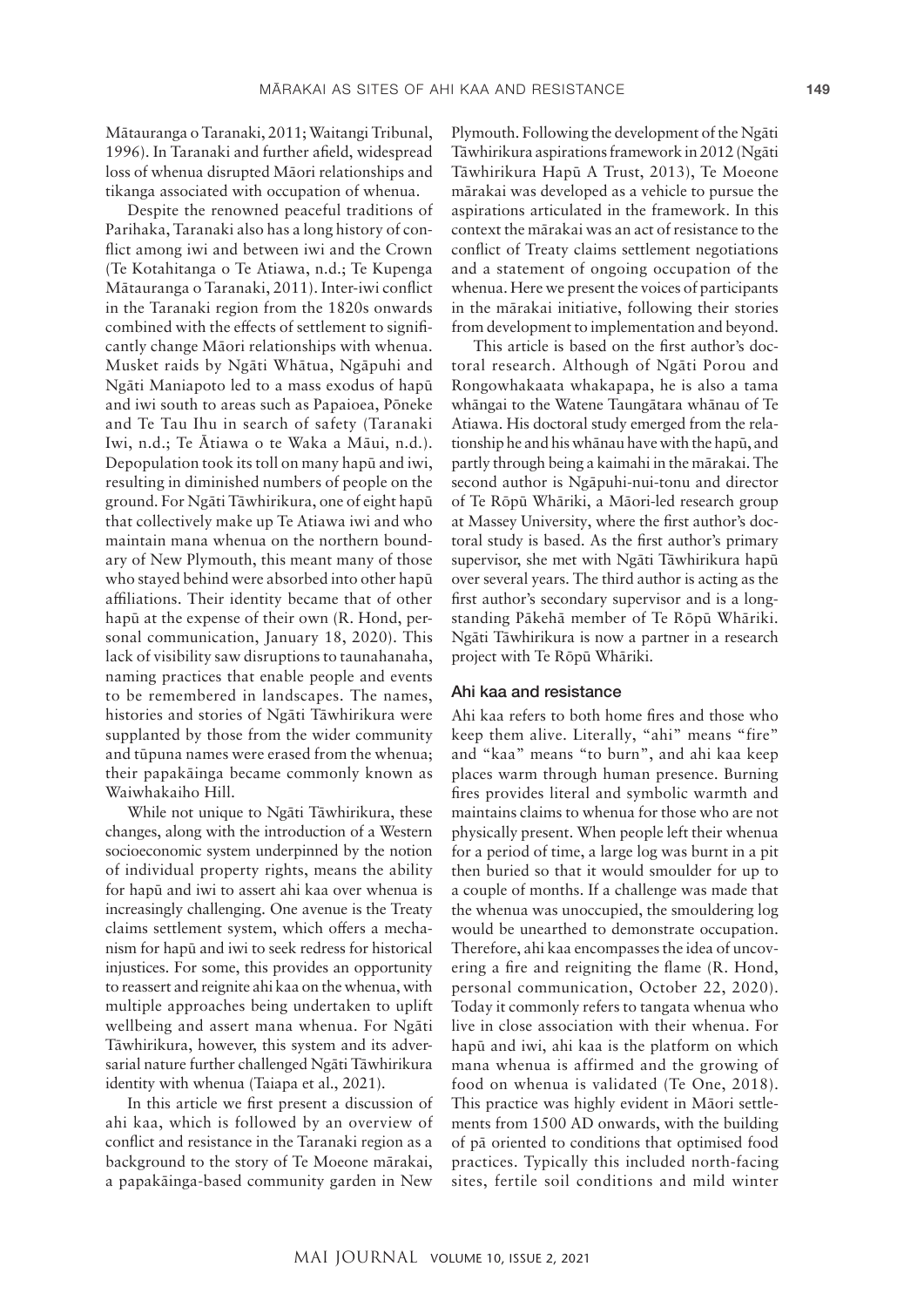temperatures (Allen, 2016; Envirohistory NZ, 2010).In this context, Māori geographies and food practices were predominantly shaped by the need for survival and were heavily imbued with cultural values, expressions of identity and collectivity (Panelli & Tipa, 2009). At the heart of these relationships is an intimate understanding of the intersections between culture, nature and human health (Hutchings, 2020; Panelli & Tipa, 2009), also articulated as "ki uta ki tai", meaning an interconnected "whole of landscape" approach (Harmsworth & Roskruge, 2014, p. 115). This philosophy is grounded in place-based relations, the observation of tikanga, and the generation and application of mātauranga that positions Māori as "co-producers of nature" (Hutchings, 2020, p. 47). Through nature-culture relations (Panelli & Tipa, 2009), values such as kaitiakitanga ensure human interactions with whenua and food systems are respectful (Hutchings, 2020). To do so honours the value and identity connections that Māori and other Indigenous peoples form with whenua, which provide spaces and places of wellbeing. For Māori these are recited in forms such as pūrākau, waiata and pepehā (Panelli & Tipa, 2009).

#### Ownership and occupation of whenua

The whakataukī "He pukenga to tū, he pukenga to rongo" ("That which is produced through conflict and asserting yourself, and that which is produced when you stay home and focus on hospitality") reverberates for many hapū and iwi across Aotearoa New Zealand. The country's colonial history is replete with examples of Māori resistance to land confiscations and conflict perpetuated by the Crown against Māori to facilitate settlement (see, e.g., Belich, 1996; Kawharu, 2000; Salmond, 2017). Although history tends to focus on the more aggressive actions Māori undertook in response, Māori have an enduring history of multiple forms of resistance, including hīkoi, petitions and other political fora (O'Malley, 2019).

Peaceful resistance rose to prominence in the 19th century at Parihaka, a settlement in the Taranaki region. It was here in the 1870s that the prophets Te Whiti o Rongomai and Tohu Kākahi resisted Crown actions by remaining on their whenua and immersing themselves in the domain of Rongo (Hond et al., 2019). Central to this movement was the role of manaakitanga, which ensured manuhiri who came in support or who sought refuge were welcomed into a social and cultural system of cooperation and collective resistance. As people transitioned from manuhiri to tangata whenua they were afforded rights—and

the obligation of maintaining the kotahitanga that was necessary for working together on peaceful resistance to land alienation and other colonising aggressions. The planting and maintenance of mārakai was essential to survival and assertion of ahi kaa at Parihaka.

Mārakai are an important aspect of mahinga kai, a broad and inclusive term related to all aspects of "food work". Mahinga kai is central to identity and survival (Hutchings, 2020; Panelli & Tipa, 2009) and has become a key focus of claims to the Waitangi Tribunal and to approaches taken to reassert ahi kaa. In summarising associations between people and food, Panelli and Tipa (2009) situate ahi kaa within embedded relationships and responsibilities, reflecting deep associations between people and place that mahinga kai practices are able to reignite and maintain.

## Mārakai

The creation of mārakai symbolises the ability of hapū and iwi to enact their tikanga and be more self-determining in relationships with the environment and natural resources in order to ensure the wellbeing of ecosystems and communities. Mārakai on marae such as Matikotare (Watson, 2014), Waipatu (Lawrence, 2015), Ruapotaka (Tamaki Regeneration, 2015), Takahanga (Te Rūnanga o Ngāi Tahu, 2013), Pehiaweri (Fenton-Coyne, 2015) and others provide important opportunities for the expression of ahi kaa, which also entails reclamation of knowledge and tikanga to reassert occupation and connections to whenua. Mārakai enable a practical platform where "indigenous community gardening represents an ordinary and everyday activity that can fulfil both cultural and collective wellbeing requirements to foster holistic family and community health" (Raerino, 2017, p. 66).

Literature on food and health often takes a relatively narrow approach, focusing, for example, on health and wellbeing related to physical activity, access to kai, and social functions (Raerino, 2017). Pacelli and Tipa (2009) argue Indigenous geographies can contribute to conceptual shifts by exploring intersections between social structures, contexts and interactions. These geographies "established the significant ties that involve Indigenous people in mutually constituting relations with their environments such that divisions between people and non-human life, or culture and nature are foreign aberrations" (p. 457). Exploring examples of food practices is embedded in identity and wellbeing and, in some cases, resistance.

As mentioned earlier, resistance is evident in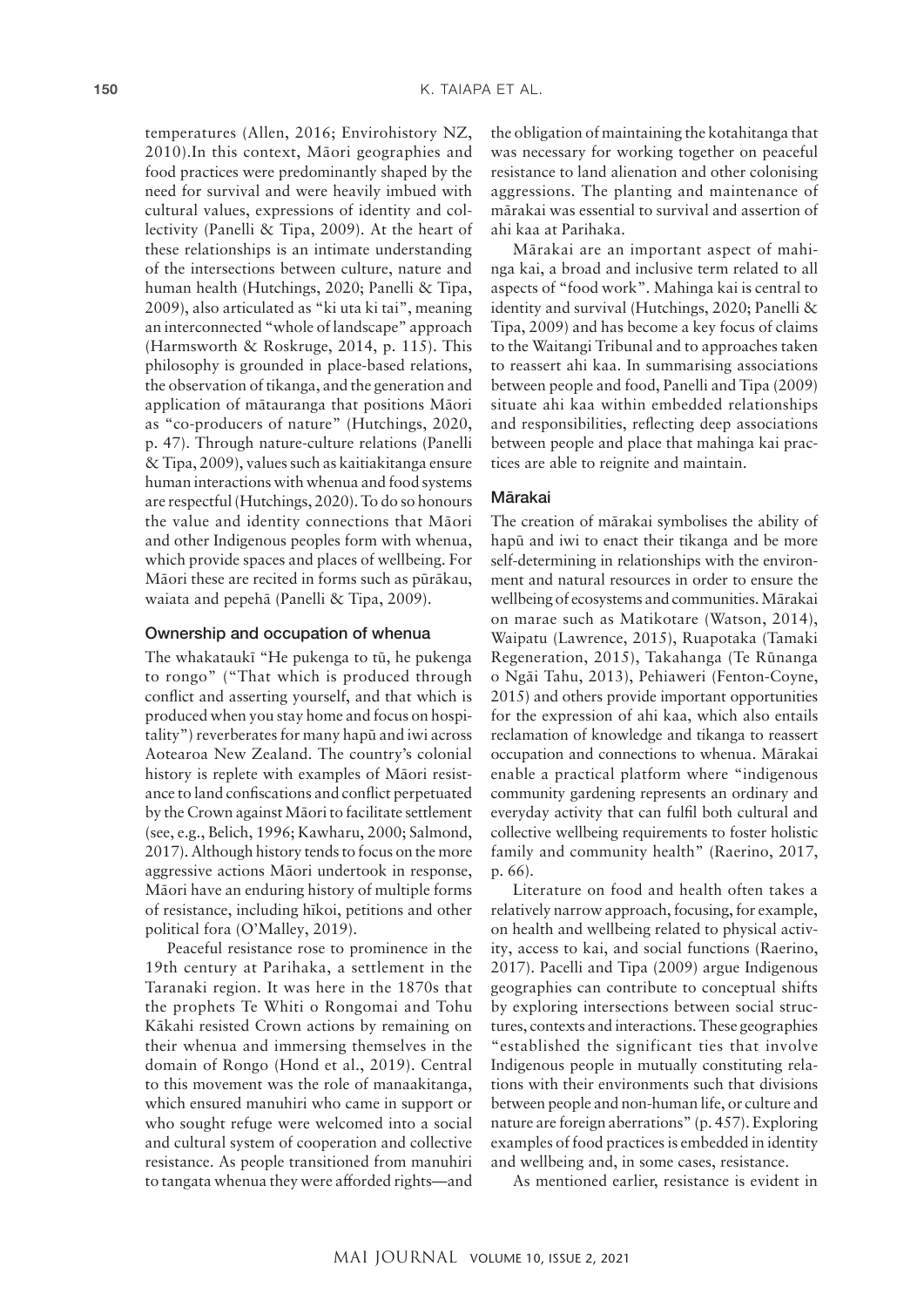the story of Parihaka; however, there are many more recent examples. The most significant of these is the occupation by ahi kaa and supporters of Ihumātao in South Auckland, which began in 2016. Mārakai formed one part of the resistance to proposed land development by corporate interests (McCreanor et al., 2018).

Similarly, in 2012 Ngāti Tāwhirikura established mārakai at Katere-ki-te Moana in New Plymouth as an act of resistance to the Treaty claims settlement process and as a statement of ahi kaa.\* This article reports on findings from two haerenga kitea conducted with hapū and non-hapū participants at Te Moeone mārakai. The findings tell a story of revitalisation of hapū identity and tikanga through the mārakai, which continues to support the reassertion of Ngāti Tāwhirikuratanga on the whenua.

## Methods

The research reported here was conducted as part of the first author's larger doctoral project looking at the role and contribution of mārakai towards environmental restoration. Both the research and the doctoral project were developed through existing relationships with Ngāti Tāwhirikura, who offered their support and were part of planning and ongoing discussions. Qualitative methodologies guided by a Kaupapa Māori approach (Smith, 1999) were used to tell the story of Te Moeone mārakai, a papakāinga-based mārakai open to the wider community. Data were drawn from haerenga kitea to provide scope and context on participant responses and insights. Haerenga kitea are a form of "go along" interviewing and Photovoice (McCreanor et al., 2006) developed as part of a project on wairua and affect (see, e.g., Moewaka Barnes et al., 2017). Purposive sampling was used to recruit a group of hapū participants with whakapapa connections to the whenua. Although the initiative was hapū led, it attracted other community members with non-whakapapa connections to the whenua. For this reason, we recruited a group of non-hapū participants who grew food in the mārakai. Ethics approval was granted by the Massey University Human Ethics Committee (NOR 18/06), however we ensured these guidelines were consistent with hapū tikanga and the research aspirations (Moewaka Barnes et al., 2009).

Data collection for the haerenga kitea involved the first author "walking alongside" (Moewaka

The agency of the hapū was not recognised by the Te Atiawa Iwi Authority, and another hapū was given the mandate to speak on behalf of Ngāti Tāwhirikura throughout the negotiation processes.

Barnes et al., 2017) each group, talking and filming as they made their way around Te Moeone mārakai. Visiting different areas of the mārakai allowed participants to engage in kōrero and share memories and experiences of being in and working in the mārakai. Participants in both groups gathered and ate food and pulled weeds from the mārakai while talking. This setting meant that pauses and side conversations were more natural and comfortable than they would have been if the participants were sitting in a room being interviewed. This led to multiple conversations between participants as they related to and built on each other's experiences.

One hapū aspiration was for their story to be told through the research. To address this, a pūrākau methodology was used to group participant meanings and experiences of their involvement in Te Moeone mārakai. Pūrākau is a conceptual and methodological approach enabling stories to be told within a Māori worldview (Lee, 2009). Data analysis began with reviewing transcripts from each haerenga kitea and gathering excerpts that spoke to what happened in the mārakai and why. Excerpts were put on separate pieces of paper and roughly grouped into a chronological order of pūrākau. Narrative links were inserted between verbatim quotes to clarify and expand on the story of the mārakai.

## Pūrākau—telling the story of the mārakai

We present the data in sections that are structured to tell a story, beginning with "Starting the Journey", which describes how and why the mārakai came to be. Following this, people began the mahi, coming together to grow knowledge and kai. As time went by the mārakai grew and, as the hapū reached out, associated activities and networks increased in scale and reach. The pūrākau concludes with reflections on what has been achieved and hopes for the future. Through the pūrākau we gain insights into how the interwoven concepts of mārakai, manaakitanga and ahi kaa reassert occupation of whenua.

#### *Starting the journey*

Hapū participants knew parts of the stories of their hapū and reflected on the impacts of colonisation and settlement. Memories of these times were held in physical markers of conflict. The stories speak to loss as a hapū and reflect connections throughout the rohe, including the story of Parihaka. Many of the hapū left, and although some returned, there were "only a few families left just to carry the torch":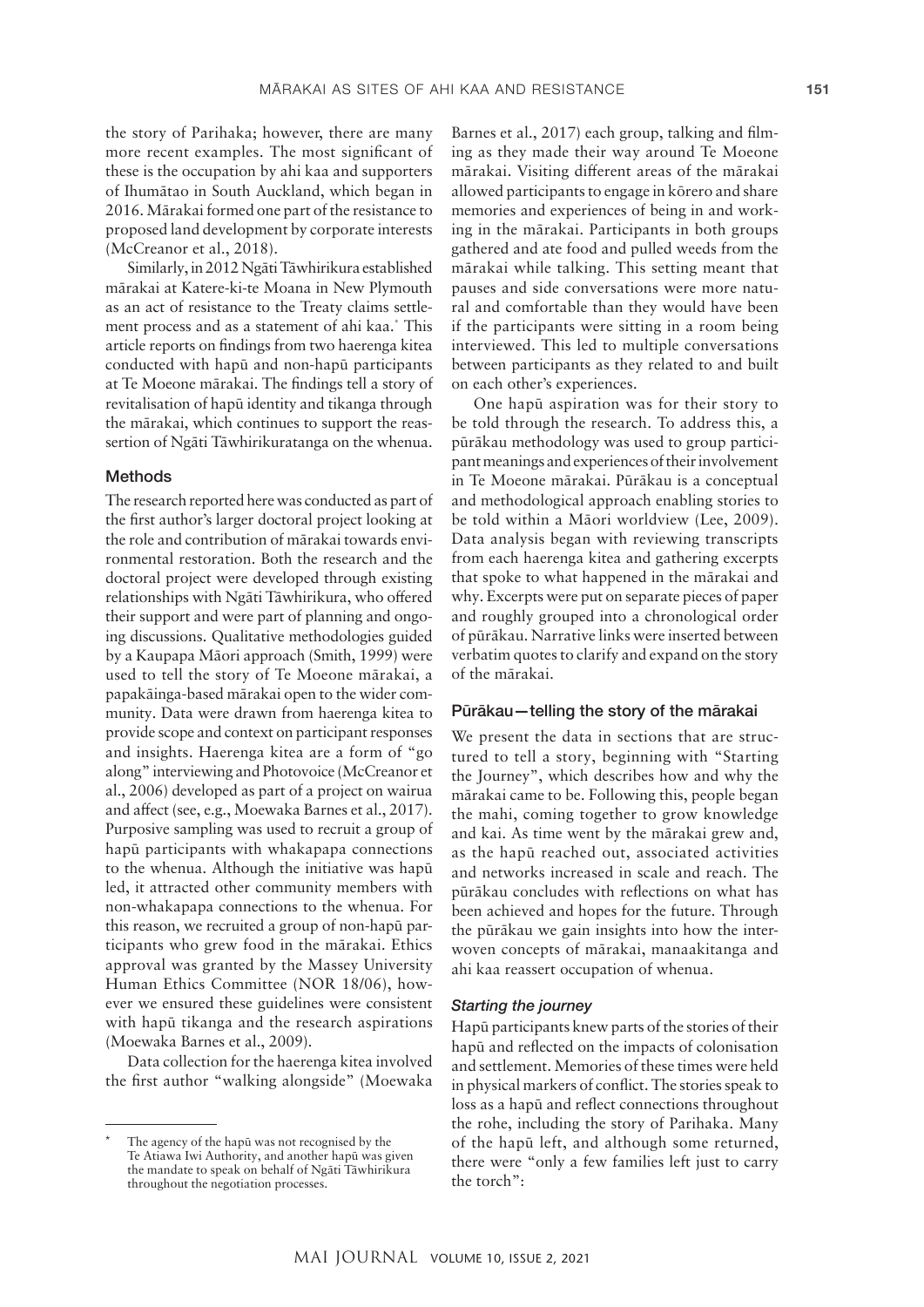We lost our political face and capacity in the times the land league was happening. So, if you go down to the bottom of Smart Road you'll see the pou tūtaki and when all that stuff was happening with Te Kekeu and those other tūpuna who were trying to manage their way through the conflict and pressure of the Crown and the new influx of Pākehā coming to live in this area and with the subsequent ransacking of Parihaka and with all of the confiscational activity. . . . Most of our people moved away. They moved down to Wellington, Papaioia and Te Tau Ihu o te Waka o Māui. So, there were only a few families left just to carry the torch; I mean even our family went down and then they came back, and we had lands down there and they came back. It's a long story, and I only hold part of it. (Eruera, male, 54)

In a desire to reassert occupation and reunite the hapū, various strategies were explored. The establishment of a mārakai was settled on as a way of (re)connecting people and whenua. Hapū members identified what was needed and put out the call.

Hākoakoa, tū mana motuhake, knowing self and being strong in identity, feeling confident to tohe this one and that one for the things that we need and things that need to come back. That's a āhuatanga in itself, and I reckon Tāwhirikura has got that, pērā te mahi tuakana mo ngā iwi o Taranaki. (Ripeka, female, 34)

Initially, Te Moeone was a paddock overgrown with kikuyu, dock and fennel, and it required a collective effort to transform it into a mārakai. As others responded, Ngāti Tāwhirikura gained greater confidence in enacting their tuakana role. As well as local support, tautoko came from wider organisations such as Massey University and Tāhuri Whenua.

[I]n terms of those taonga and the things that have been passed down, you know that mahi that was done at Massey, the tautoko Tamati [a former member of the hapū leadership responsible for developing the mārakai initiative] and others received from Tāhuri Whenua and some of those organisations too i whakamana ana tēnei mea i te mahi whenua. . . . Just really good timing that those things were around to tautoko what the aspirations were for this piece of whenua. (Ripeka, female 34)

Resources, both people and material, not only supported the establishment of the mārakai, but also boosted the hapū in its journey.

[It's] just nice knowing there were people supporting Tamati and that's not just through āwhina a kōrero but through pūtea as well because you know he utu . . . and just the relationships that Tamati was able to connect with in this area for our tipu. Colson Road [a local nursery] would give us all their leftover kānga . . . the matua was bringing compost and we were able to get some machinery and pull these fellas in to shuffle things around. That was the beginning of this kaupapa. (Ripeka, female, 34)

#### *Beginning the mahi*

Although Tamati was a driving force, in the mārakai people needed to come together and take on various roles.

I like the idea of gardening together to share the jobs, and I'm sure Tamati will appreciate that someone digging, someone taking the rubbish, someone taking the good produce. It's more efficient and hapū-style living, you know you have your job, you do that one good. And the binding with your peers, and whoever's working with the children. It's finding time. Whether [it is] "Yeah I've had a bad day" or gossiping about Aunty so and so or whatever it might be, it's all binding and real and raw. (Vivian, female, 34)

This comment underlines the mārakai as a hapū undertaking, with collective and complementary effort needed to build momentum.

Simone (female, 29) stated, "I like that this shows what people can do when they come together. And again, in that diversity, the unity in diversity just as in the garden shows us as well. Working together." Michael (male, 54) echoed these sentiments:

It probably makes it more traditional as far as the māra goes because it wouldn't have been everyone side by side doing this, it would've been roles for everyone, and it all ends up done. . . . It does operate best like that—everyone takes on their own task and at the end of the day all these things are done.

Being present on the whenua was celebrated. As people gathered and worked in the mārakai, they came to learn hapū stories and regional connections.

I was thinking about the stories Tamati tells sometimes when you're working in the garden. Like when you're planting and you get talking or something doing the kūmara plots, you know and talking about the histories and stuff. That for me is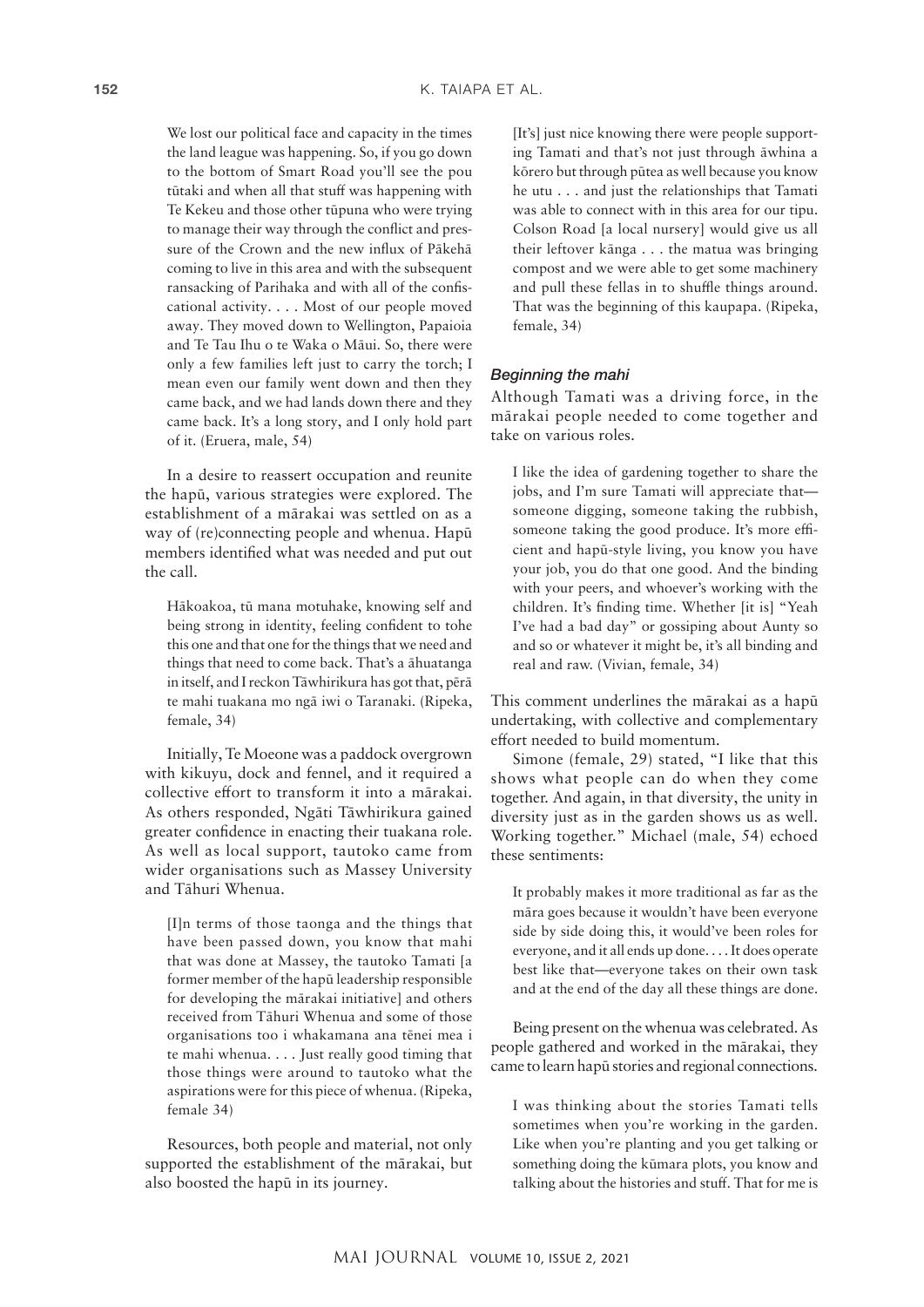. . . massive for me. And he pointed out down there the track that the carts used to go on past here to collect the food to go out to Parihaka. You know all of those and stories, and you just think, "Far out, I'm here." (Hēni, female, 41)

Tamariki were an important part of the journey. They learnt through experience and alongside adults who valued the physical mahi and having "hands in the ground":

[T]e hari o ngā tamariki, even just exposing our tamariki to those real traditions of ours; pono, tika, aroha, but then there's mahi. And there's actually getting your hands in the ground and for our tamariki to see that and be a part of that, he tino taonga tērā. (Ripeka, female, 34)

The mārakai became a place where people connected, built relationships and learnt. Knowledge sharing and learning did not focus solely on "gardening" but was embedded in a broader system of mātauranga. For Eruera (male, 54), "It's about capacity building, it's about building relationships, building a knowledge system, where you're sharing knowledge, where you're sharing kai together and that's really valuable too."

Building and maintaining the mārakai was a labour-intensive process. Due to the demands of working 40-hour weeks, raising whānau and other commitments it was sometimes hard for whānau to participate. Although there were times when people came together, a lot of the work fell to a single person at times.

I think people bring different experiences with them and different knowledge systems with them. You know what I think is valuable is creating a network, the problem is that when you've just got one person growing the garden invariably it becomes labourintensive; it becomes really problematic. But with teams of people, you know when a harvest presents itself of whatever kai that's been planted you know you're not just working your own garden. You might be putting stuff in there one time and other people come and help you, and then when it comes times to harvest like last year there was like tomatoes for Africa, everyone just took what they needed and there was still just tomatoes rotting. (Eruera, male, 54)

#### *Growing and expanding the mārakai*

As the mārakai became established, connections and learnings were strengthened. Harvesting saw the realisation of effort as well as satisfaction at what was produced.

I think it's definitely a great way to connect people to land because when you're here you get to learn about how each plant grows and you get to feel that feeling of accomplishment once it's on your plate and you can say, "Oh I know where that vegetable came from, and I watched it grow." . . . I like learning off of other people. Like if I'm there trying to grow broccoli and I do it the same way I always do it, there's nothing really exciting about that, well its exciting but not as exciting as if someone else says, "Well if you do it this way, you'll get a better yield" or "I do this", and actually having the space to try different varieties is really cool as well. (Simone, female, 29)

The mārakai became a learning space for different generations, where knowledge and lifelong practices went hand in hand.

Just to watch the kids so that right through life now they can take something to any table as far as knowledge goes and not need to rely on people to survive. They're always going to have one tool, if someone else is good at something else, they've got their tool to take to the crop swap. No reason to go without. (Simone, female, 29)

Growing kai as a hapū demonstrated "a whole worldview" for tamariki on how to work, learn, teach and share in a collective setting.

And you're socialising our tamariki into the same expectations in that they know where food comes from. It's kind of a whole worldview. And where do you see people working collectively together for a common goal? You don't see it anymore; it doesn't happen anymore. It's hard to put words around that but it's actually a really strange . . . fulfilment. (Eruera, male, 54)

It's nice to be just normal for the kids too, that's a big thing for me that its normal and natural to grow your own food and that you're doing it for other people; you're not just doing it for yourself—you're giving. That's a big thing for me, the reconnecting of people, in terms of . . . reconnecting with my kids, the skills and the whenua and those values of giving. (Heni, female, 42)

As the above comment shows, the mārakai recaptured and reasserted Māori values and knowledge by normalising practices associated with mārakai.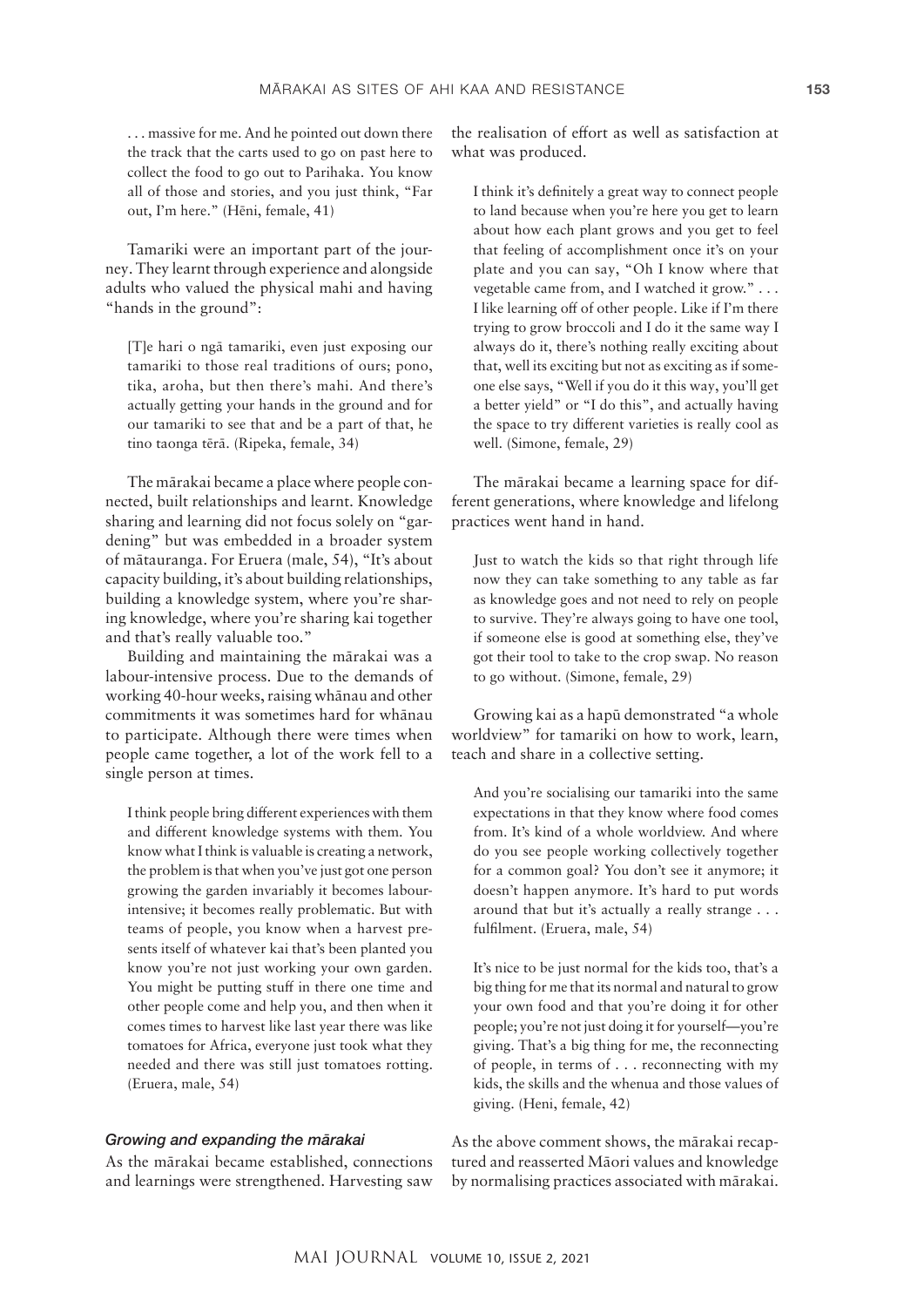#### *The hapū reaches out*

With the development of the mārakai, spaces were made for whānau to grow their own vegetables and for a bigger communal mārakai. The relatively large-scale mārakai had the potential to produce large amounts of kai for whānau, and the communal space grew kūmara for supply to Parihaka. According to Aaron (male, 44), "At this scale, like, this is a lot of food so it can't help but be for many mouths." The scale of the māra created opportunities and successes as well as challenges, particularly in workloads that included

bonding and job-sharing, because it's quite intimidating and daunting gardening even just at home but at this scale it's just like "Woah!" You need an army to help you here. Tamati does do a good job, but more people [are needed to] share the load and kick back afterwards. (Vivian, female, 34)

Alongside working bees, other strategies to address workloads included outreach through networks and linking into common kaupapa. Networks provided knowledge and resources to help with the mārakai and enabled others to connect into Te Moeone. Kūmara growing workshops held at the mārakai generated high community interest and attendance from people wanting to learn how to translate learnings into their own mārakai. Ripeka (female, 32) recalled, "So many manuhiri through the māra, you know we've had. Tamati's done kūmara workshops, we had the māra trail, the sustainable backyards."

# Ka mua ka muri—looking back in order to move forward

Reconnecting with whenua through growing kai resonated with the whakataukī "Ka mua ka muri". This whakatauki honours the role of ancestral wisdom as a guiding beacon for how we as Māori plan our futures. Doing so enabled hapū members to uncover the smouldering log and practise what it means to be tangata of their whenua. The mārakai activities were clearly seen as part of a broader purpose and experience.

I think it's an opportunity to think back and think about them and really honour them and honour their taonga and really just get involved in being who we are as tangata whenua and you know you can't get that at all marae. . . . Koira te painga o tenei whenua, and I think that's what's driven me to stay connected, it feels good, he ngākau aroha o roto. . . . That's resisting and being here hei āpōpō. He tino taonga. (Ripeka, female, 34)

For Eruera (male, 54), "It's actually about rediscovering ourselves again and coming from a space, it's about flourishing."

Hapū members saw pathways that followed the footsteps of their tūpuna, not only at Te Moeone but also through connecting their whānau and hapū to Parihaka and the rohe in general.

It connects people, way back when this māra used to connect people to Parihaka and today it connects our whānau to Kātere and back to the land and connects us back to our tūpuna, the kai connects us at present. (Tory, female 38)

[T]he stories that I've been told about this whenua is that that was very much a part of the mahi on this whenua, was a place where our whānau from Mutunga and those moving to Parihaka, was a place to stop and gather and come together and he āhua nei mā te katoa. So, it's important that we maintain that tikanga and continue to invite people because you're right it's potentially the model of āpōpō because there are tokoiti o tātou. (Ripeka, female, 34)

Participating in the mārakai gave a sense of inclusion in a journey. It was not a singular activity or purpose; it honoured the past and connected to a more hopeful future. For tamariki, it was part of a life journey that supported tamariki to continue paddling the waka.

It is a privilege and safe both from knowing that there's food out there and to also knowing that like you say that you've been invited and you're on this waka and you're doing the māra together. It's important to me and it gives me hope too Simone and it makes me feel hopeful for the future*.* (Heni, female, 42)

Dean (male, 37) participated in the mārakai so "we can do what we want for our kids, and it carries on like the circle of life."

As increased hapū presence was established on the whenua, it became a grounding point to celebrate connections between people, whenua and the past, present and future. For Tui (female, 41), the mārakai is about "our resilience as a people—we were here a long time ago and we're still here. This place is our past and it's our future as well."

#### Discussion and conclusion

The journey of recovery for Ngāti Tāwhirikura from the Treaty settlement process was sparked by a reawakening of whānau and a desire to uncover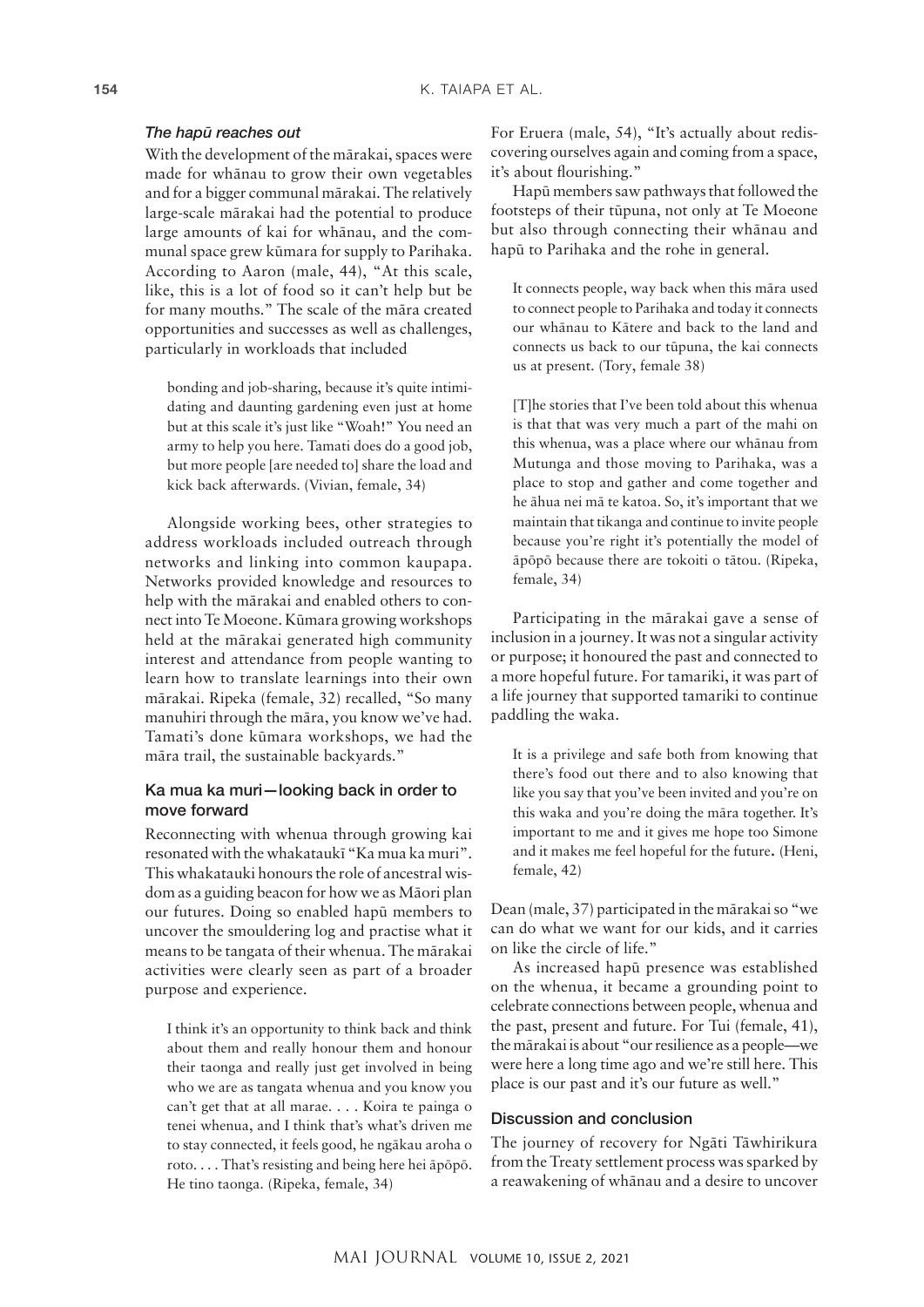the smouldering fire and reassert occupation of whenua. Participants in this research spoke of ways the interrelated concepts of manaakitanga, kaitiakitanga and ahi kaa were enacted to reconnect with tūpuna practices. Te Moeone mārakai provides a platform for working collectively in ways that nurture people and is a vehicle for hapū aspirations of reconnection and the invigoration of hapū identity. Participants spoke of the mārakai as enabling significant positive shifts, from responding to the conflict of Crown-imposed processes to self-determination and community outreach.

Feeling invalidated by a long trail of historical events sparked a reawakening that resulted in reoccupation of whenua as a statement of resistance and continued ahi kaa through mārakai practices and values. For Ngāti Tāwhirikura this was about reoccupation of spaces that promoted self-determination and identity, with the mārakai providing ways of asserting ahi kaa through being present on the whenua. The connections and collaborations activated through the mārakai are part of the hapū story of revitalisation, beginning with uncovering the embers of ahi kaa and reoccupying whenua. While reoccupation of whenua is a tangible outcome, the reoccupation of mind, spirit and tikanga is a significant domain of transformation for the hapū, evident in participants' kōrero.

Like the tangata whenua of Parihaka, Ngāti Tāwhirikura created at Kātere-ki-te-Moana a sense of community based on the principles and actions of Rongo, which enabled them to activate hospitality as a manifestation of resistance and ahi kaa. As an act of resistance to Crown-imposed processes, developing the mārakai through collective actions enabled them to continue rebuilding their identity based on their terms and aspirations. Te Moeone mārakai provides an important context where culture-nature relations are nurtured through connections to community, kaupapa and whenua. Community action enabled through the manaakitanga of hapū supports connections to whenua in ways that affirm identity, reclaim and utilise whenua-based practices, and enable them to be a part of the story.

Ahi kaa and mārakai are interwoven both conceptually and practically with acts of reassertion and resistance. Mārakai are becoming an increasingly common way for Māori to reoccupy whenua and bring people together. They provide kai, and often this is a key focus (Raerino, 2017), but they do much more than that. The stories told here reinforce Panelli and Tipa's (2009) argument about the ability of Indigenous geographies to shift conceptual thinking about foodscapes. The supposedly simple act of producing food through collective gardening is about more than learning and harvesting. The pūrākau here speaks to honouring tūpuna, identity and occupation of whenua in the context of kaitiakitanga, manaakitanga and kotahitanga. As a counter to Western approaches, it is one way to assert ahi kaa and revitalise mātauranga and tikanga through relationships with whenua.

# Acknowledgements

This research was supported by Ngā Pae o Te Māramatanga | New Zealand's Māori Centre of Research Excellence. We would like to thank Ngāti Tāwhirikura hapū, all the participants who their contributed time, thoughts and experiences to the haerenga kitea, and Dr Ruakere Hond for expert guidance on tikanga. Ngā mihi maioha ki a koutou katoa. Ethical approval was gained from Massey University Human Ethics Committee (NOR 18/06).

#### **Glossary**

| ahi kaa                      | fires signalling continuous<br>occupation of whenua;<br>those who keep home fires<br>alive                          |
|------------------------------|---------------------------------------------------------------------------------------------------------------------|
| āhuatanga                    | characteristic/s, attribute/s                                                                                       |
| āpōpō                        | tomorrow                                                                                                            |
| āwhina korero                | supportive conversations                                                                                            |
| haerenga kitea               | data collection using<br>cameras to follow and<br>record verbal and non-<br>verbal communication of<br>participants |
| hākoakoa tū mana<br>motuhake | using authority and identity<br>to be resilient                                                                     |
| hapū                         | sub-tribe                                                                                                           |
| he āhua nei mā te<br>katoa   | this is an attribute for us all<br>(here)                                                                           |
| he ngākau aroha o<br>roto    | a loving heart inside                                                                                               |
| he tino taonga tērā          | that was a real treasure                                                                                            |
| he utu                       | a cost                                                                                                              |
| hīkoi                        | march, walk                                                                                                         |
| Ihumātao                     | site of an ancient Māori settle-<br>ment near the Auckland<br>suburb of Mängere                                     |
| iwi                          | tribe                                                                                                               |
| kai                          | food                                                                                                                |
| Kaikoura                     | town on the northeast coast<br>of the South Island                                                                  |
| kaimahi                      | worker                                                                                                              |
| kaitiakitanga                | guardianship                                                                                                        |
|                              |                                                                                                                     |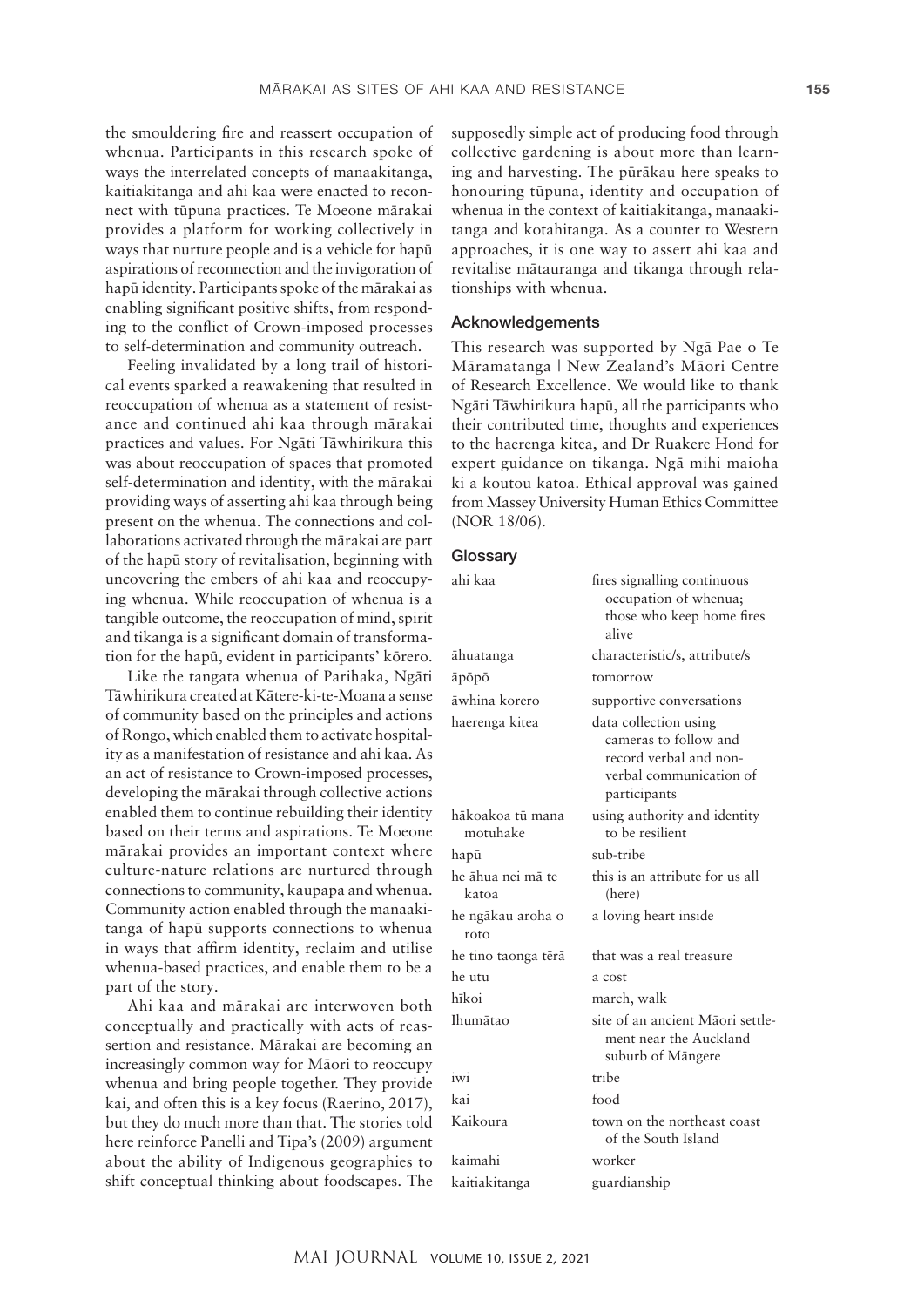| kānga                             | corn                                                                                                                 | Pehiaweri                                        | marae in the city of                                                  |
|-----------------------------------|----------------------------------------------------------------------------------------------------------------------|--------------------------------------------------|-----------------------------------------------------------------------|
| Kātere ki te Moana/<br>Kātere     | name of a papakāinga<br>building                                                                                     | pepehā                                           | Whangarei, Northland<br>introduction that locates and                 |
| kaupapa                           | themes                                                                                                               |                                                  | identifies linkages with                                              |
| Kaupapa Māori                     | research methodology                                                                                                 |                                                  | people and place                                                      |
|                                   | grounded in Māori<br>worldviews                                                                                      | pērā te mahi tuakana<br>mō ngā iwi o<br>Taranaki | that's the important work for<br>Taranaki people                      |
| ki uta ki tai                     | from mountains to sea                                                                                                | Pōneke                                           | Wellington region, southern                                           |
| koirā te painga o<br>tēnei whenua | that is the good thing about<br>this land                                                                            |                                                  | part of the North Island                                              |
| kōrero                            | to say; discussion, narrative                                                                                        | pono, tika, aroha                                | truth, doing things correctly,<br>love                                |
| kotahitanga                       | unity                                                                                                                | pou tūtaki                                       | pole erected in Weewaikai                                             |
| kūmara                            | sweet potato                                                                                                         |                                                  | Valley by supporters of the                                           |
| mahi                              | work                                                                                                                 |                                                  | Māori land league; marks                                              |
| mahinga kai                       | inclusive term related to all<br>aspects of "food work"                                                              |                                                  | the extent that settlement<br>was allowed to encroach                 |
| manaakitanga                      | hospitality                                                                                                          | pūrākau                                          | narratives containing                                                 |
| mana whenua                       | territorial rights, power from<br>land                                                                               |                                                  | knowledge; a conceptual<br>and methodological<br>approach to research |
| Mängere                           | suburb of Auckland                                                                                                   | pūtea                                            | money                                                                 |
| manuhiri                          | guest/s                                                                                                              | rangatira                                        | chief                                                                 |
| marae                             | open area in front of the                                                                                            | rangatiratanga                                   | self-determination; authority                                         |
|                                   | wharenui (meeting house),                                                                                            | Rongo                                            | Rongo-mā-Tāne, Māori                                                  |
|                                   | where formal greetings and<br>discussions take place; often<br>includes the complex of<br>buildings around the marae |                                                  | deity associated with<br>cooperation and peaceful<br>activities       |
| mārakai                           | community garden                                                                                                     | Rongowhakaata                                    | iwi of Te Tairawhiti/the East                                         |
| mātauranga                        | Māori knowledge and                                                                                                  |                                                  | Coast region, North                                                   |
| Matikotare                        | knowledge systems<br>marae in the city of Rotorua,                                                                   | Ruapotaka                                        | marae in Glen Innes, suburb<br>of Auckland                            |
|                                   | central North Island                                                                                                 | Tāhuri Whenua                                    | National Māori Vegetable<br><b>Growers Collective</b>                 |
| matua                             | respectful form of address for<br>father, parent                                                                     | Takahanga                                        | marae in Kaikoura                                                     |
| Mutunga                           | abbreviation of Ngāti<br>Mutunga, a Taranaki iwi                                                                     | tangata Tiriti                                   | lit., "treaty people"; refers to<br>non-Māori with a right to         |
| Ngāi Tahu                         | iwi based in South Island                                                                                            |                                                  | live in Aotearoa under Te                                             |
| Ngāpuhi-nui-tonu/                 | confederation of iwi and                                                                                             |                                                  | Tiriti o Waitangi                                                     |
| Ngāpuhi                           | hapū of Northland                                                                                                    | tangata whenua                                   | "people of the land"—a term<br>used to describe Māori                 |
| Ngāti Maniapoto                   | iwi of Waikato, Waitomo<br>region, North Island                                                                      |                                                  | relationships with land                                               |
| Ngāti Porou                       | iwi of Te Tairawhiti region                                                                                          | taonga<br>Taranaki                               | treasure, possession<br>central region on the west                    |
| Ngāti Tāwhirikura                 | hapū of Te Atiawa iwi                                                                                                |                                                  | coast of the North Island                                             |
| Ngāti Whātua                      | iwi located in the lower<br>Northland region                                                                         | taunahanaha                                      | Māori practice of naming<br>places                                    |
| pā                                | fortified village                                                                                                    | tautoko                                          | support                                                               |
| Papaioea                          | Palmerston North, city in the<br>Manawatu region                                                                     | Tāwhirikuratanga                                 | the distinct identity of Ngāti<br>Tāwhirikura hapū on the             |
| papakāinga                        | Māori kinship settlement on<br>collectively owned land                                                               |                                                  | whenua                                                                |
| Parihaka                          | Māori settlement 45 km                                                                                               | Te Atiawa                                        | iwi of the Taranaki region                                            |
|                                   | south of New Plymouth, in<br>the Taranaki region                                                                     | Te Kekeu                                         | Hone Ropiha Te Kekeu,<br>rangatira of Ngāti<br>Tāwhirikura descent    |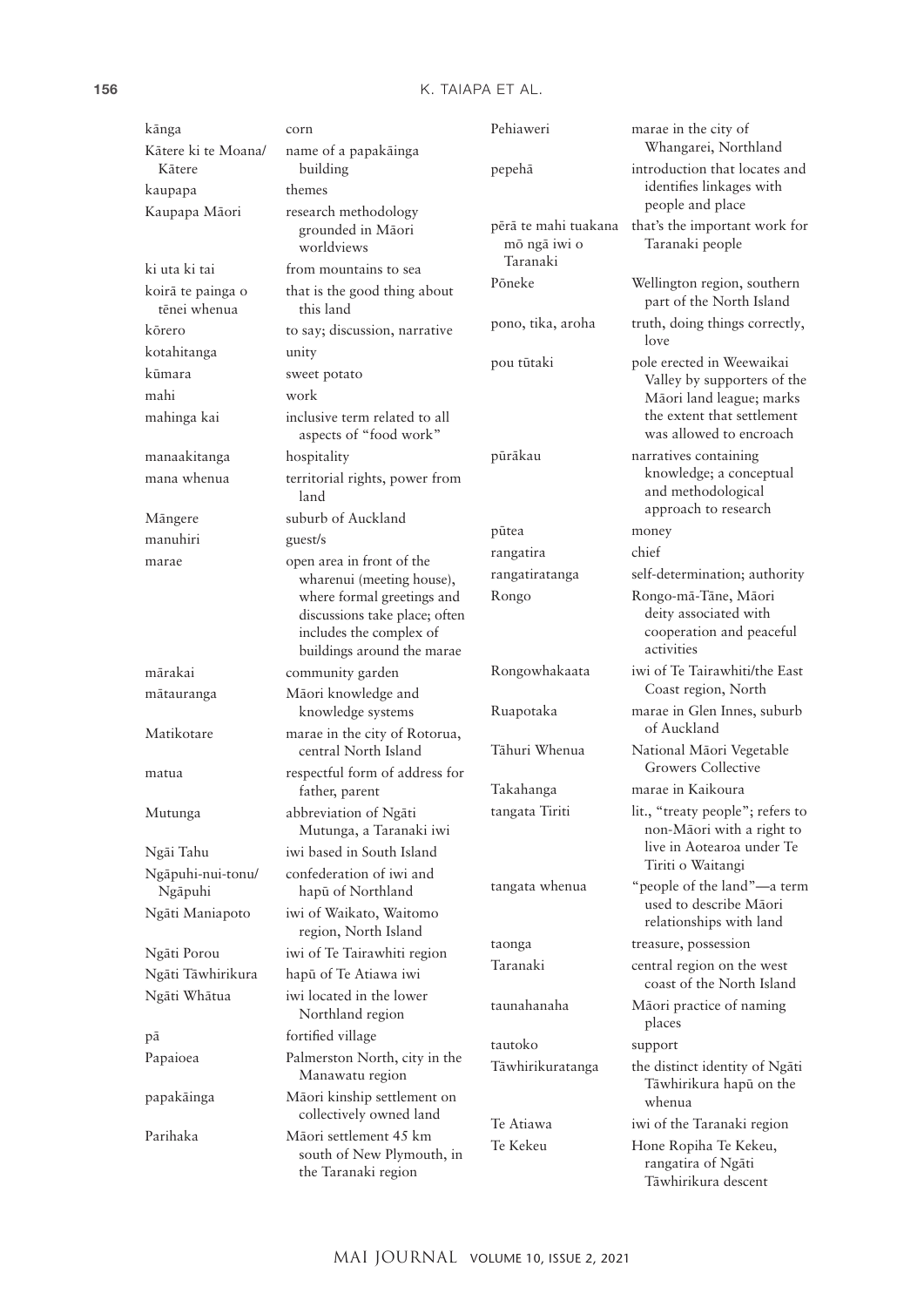| Te Kapotai           | te hari o ngā tamariki the happiness of the children<br>hapū of the Ngāpuhi iwi                                                              | Fenton-Coyne, T. (2015, October 29). Commu<br>project planning. http://www.pehiawerii                                                                                                                                                                        |  |
|----------------------|----------------------------------------------------------------------------------------------------------------------------------------------|--------------------------------------------------------------------------------------------------------------------------------------------------------------------------------------------------------------------------------------------------------------|--|
| te reo               | the Māori language                                                                                                                           | community-garden-project-planning/                                                                                                                                                                                                                           |  |
| o Māui               | Te Tau Ihu o te Waka prow of canoe belonging to<br>demi-god Māui; reference<br>to the Marlborough region,<br>northern end of South<br>Island | Harmsworth, G., & Roskruge, N. (2014).<br>Māori values, perspectives and knowle<br>in Aotearoa-New Zealand: Beliefs and<br>soils, the environment and land. In G. J. O<br>& E. R. Landa (Eds.), The soil underfo<br>possibilities for a finite resource (pp. |  |
| Te Tiriti o Waitangi | te reo version of treaty of<br>Waitangi                                                                                                      | CRC Press.<br>Hond, R., Ratima, M., & Edwards, W. (201)                                                                                                                                                                                                      |  |
| tikanga              | understandings, values<br>and principles that guide<br>practice                                                                              | of Māori community gardens in health<br>a land-based community developmen<br>by Tangata Whenua, people of their la<br>Health Promotion, 26(Suppl. 3), 44-.                                                                                                   |  |
| tipu                 | growth                                                                                                                                       | doi.org/gg2qdh                                                                                                                                                                                                                                               |  |
| tohe                 | persevere                                                                                                                                    | Hutchings, J. (2020). Māori soil sovereignty:                                                                                                                                                                                                                |  |
| tokoiti o tātou      | so few of us                                                                                                                                 | for the rights of our ancestral soils. In J.                                                                                                                                                                                                                 |  |
| tuakana              | elder brother (of a male),<br>elder sister (of a female);<br>someone with senior status                                                      | & J. Smith (Eds.), Te mahi oneone hud<br>A Māori soil sovereignty and wellbeing<br>(pp. 44–59). Free Range Press.<br>Kawharu, M. (2000). Kaitiakitanga: A Mā                                                                                                 |  |
| tūpuna               | ancestors                                                                                                                                    | pological ethic of resource management                                                                                                                                                                                                                       |  |
| waiata               | song/s                                                                                                                                       | the Polynesian Society, 110, 349–370.                                                                                                                                                                                                                        |  |
| Waipatu              | marae in Hastings, a city<br>in Te Tairawhiti/the East<br>Coast region of the North<br>Island                                                | Lawrence, Hanui. (2015, August 17). Aunt<br>Waipatu salad. NZHerald. https://www<br>co.nz/hawkes-bay-today/news/aunty<br>waipatu-salad/NP7KU2Z24YW2M<br>5G5G2F4/                                                                                             |  |
| wairua               | spirit                                                                                                                                       | Lee, J. (2009). Decolonising Māori narrative                                                                                                                                                                                                                 |  |
| Waitangi Tribunal    | permanent commission<br>of inquiry into alleged<br>breaches of the Treaty of<br>Waitangi                                                     | as a method. MAI Review, 2(3), 1-12.<br>McCreanor, T., Hancock, F., & Short, N. (<br>mounting crisis at Ihumaatao: A high o<br>housing area or a cultural heritage lan                                                                                       |  |
| waka                 | canoe                                                                                                                                        | future generations? CounterFutures, 6                                                                                                                                                                                                                        |  |
| Watene Taungātara    | whānau of Te Atiawa descent                                                                                                                  | https://doi.org/gsmx<br>McCreanor, T., Kaiwai, H., Jensen, V., &                                                                                                                                                                                             |  |
| whakapapa            | genealogy                                                                                                                                    | Barnes, H. (2006). "Back off Ma this is of                                                                                                                                                                                                                   |  |
| whānau               | family                                                                                                                                       | Youth photovoice research in Clendon an                                                                                                                                                                                                                      |  |
| Whangarei            | city in the Northland region                                                                                                                 | Whāriki Research Group, Massey Unive                                                                                                                                                                                                                         |  |
| whakataukī           | proverbial saying                                                                                                                            | Moewaka Barnes, H., Borell, B., Edwa<br>McCreanor, T. (2009). Epistemological d                                                                                                                                                                              |  |
| whenua               | land or domain; placenta                                                                                                                     | Social science research ethics in Ao                                                                                                                                                                                                                         |  |

#### **References**

- Allen, M. (2009). An illusory power? Metropole, colony and land confiscation in New Zealand, 1863–1865. In R. Boast & R. S. Hill (Eds.), *Raupatu: The confiscation of Māori land* (pp. 115–120). Victoria University Press.
- Allen, M. W. (2016). Food, fighting and fortifications in pre-European New Zealand: Beyond the ecological model of Māori warfare. In A. M. VanDerwarker & G. D. Wilson (Eds.), *The archaeology of food and warfare* (pp. 41–59). Springer International. [https://](https://doi.org/gsmw) [doi.org/gsmw](https://doi.org/gsmw)
- Belich, J. (1996). *Making peoples: A history of the New Zealanders from Polynesian settlement to the end of the nineteenth century*. Penguin.
- Envirohistory NZ. (2010, June 7). *Māori gardening in pre-European NZ*. [https://envirohistorynz.com/](https://envirohistorynz.com/2010/06/07/maori-gardening-in-pre-european-nz/) [2010/06/07/maori-gardening-in-pre-european-nz/](https://envirohistorynz.com/2010/06/07/maori-gardening-in-pre-european-nz/)
- Fenton-Coyne, T. (2015, October 29). *Community garden*  marae.com/
- **Indigenous** dge of soils concepts of Churchman & E. R. Landa (Eds.), *The soil underfoot: Infinite possibilities for a finite resource* (pp. 111–126).
- 9). The role promotion: at response and. Global *Health Promotion*, *26*(Suppl. 3), 44–53. [https://](https://doi.org/gg2qdh)
- Advocating Hutchings & J. Smith (Eds.), *Te mahi oneone hua parakore: A Māori soil sovereignty and wellbeing handbook*
- iori anthropological ethic of resource management. *Journal of*
- v's Garden: w.nzherald. vs-garden-IZN7G5P-
- es: Pūrākau
- 2018). The cost special hdscape for f<sub>1</sub>, 139–148.
- Moewaka  $\iota$ *ur* project": *Youth photovoice research in Clendon and Mangere*. ersity.
- $rds, S., &$ lomination: stearoa. In D. Mertens & P. Ginsberg (Eds.), *Handbook of Social Research Ethics* (pp. 442–457). SAGE. <https://doi.org/gsmz>
- Moewaka Barnes, H., Gunn, T., Moewaka Barnes, A., McPhee, E., Wetherell, M., & McCreanor, T. (2017). Feeling and spirit: Developing an indigenous wairua approach to research. *Qualitative Research*, *17*(3), 313–325.<https://doi.org/ckt3>
- O'Malley, V. (2016). *The great war for New Zealand: Waikato 1800–2000*. Bridget Williams Books. <https://doi.org/fd28>
- O'Malley, V. (2019). *The New Zealand wars: Ngā pakanga o Aotearoa*. Bridget Williams Books.
- Ngāti Tāwhirikura Hapū A Trust. (2013). *Declaration and affirmation of hapū tino rangatiratanga.*  Unpublished strategic document.
- Panelli, R., & Tipa, G. (2009). Beyond foodscapes: Considering geographies of Indigenous well-being. *Health & Place*, *15*, 455–465.<https://doi.org/c5zs5j>